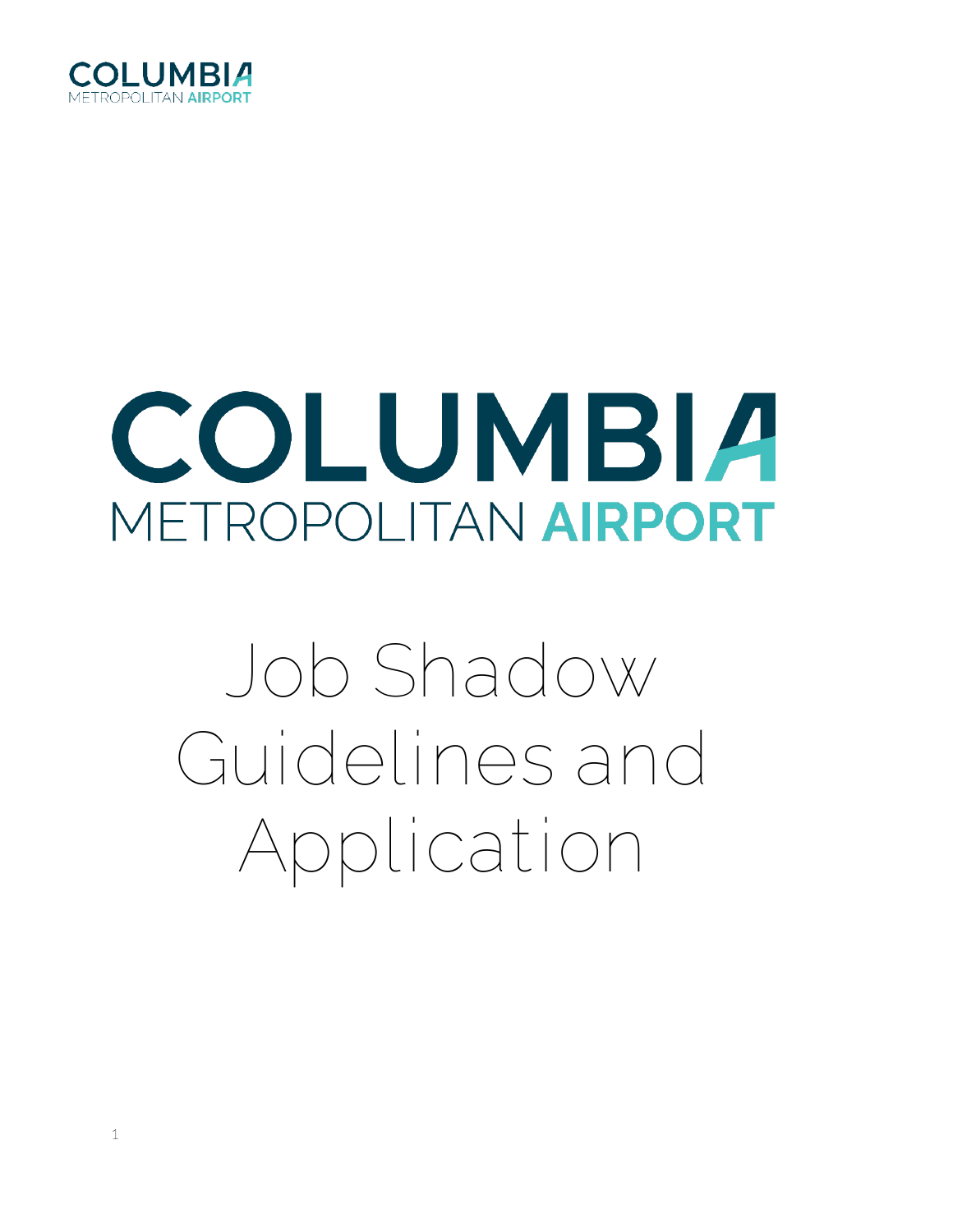

## **Table of Contents**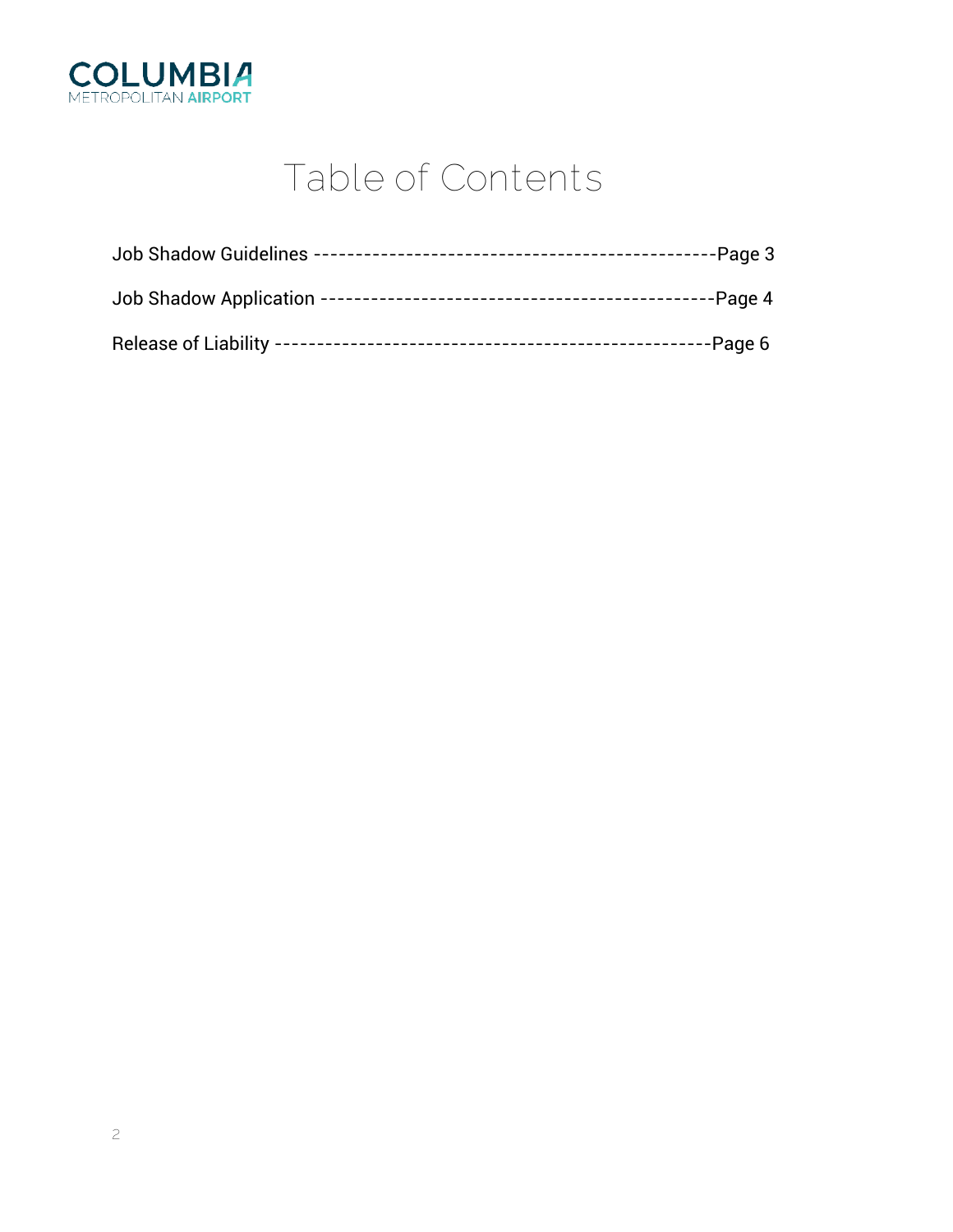

**Job Shadow Guidelines**

The Richland-Lexington Airport District has established the following guidelines for job shadowing at the Columbia Metropolitan Airport.

- Departments within the airport may allow students to job shadow for a period of up to one week or five (5) business days. The timeframe of the job shadow is flexible and hours may vary depending on applicant's availability and needs. If the applicant desires to shadow for multiple days those days must be consecutively and within the same week.
- CAE recognizes that students may not be able to drive themselves and therefore must rely on parents / guardians to provide transportation, for this reason a start or end time is not defined, however once a job shadow leaves for the day they may not return until the following day.
- The Job Shadow opportunity is designed for high school (grades 9 and higher) or college students.
- Job Shadows are responsible for providing their own food and beverages during the job shadow. Lunch will not be provided but filtered Water is available in most of the break rooms.
- Job Shadows are responsible for providing their own transportation to and from the workplace.
- Applications for a job shadow may be sent to the Human Resources department at the following address.
	- o Human Resources Columbia Metropolitan Airport 3250 Airport BLVD. Suite 10 West Columbia, SC 29170 [c.stevenson@flycae.com](mailto:c.stevenson@flycae.com)
- Ultimately the department head or manager will determine if they are able to support a job shadow at the time requested.
- Any deviations to these guidelines are to be discussed with the department head or manager and allowed only with their permission.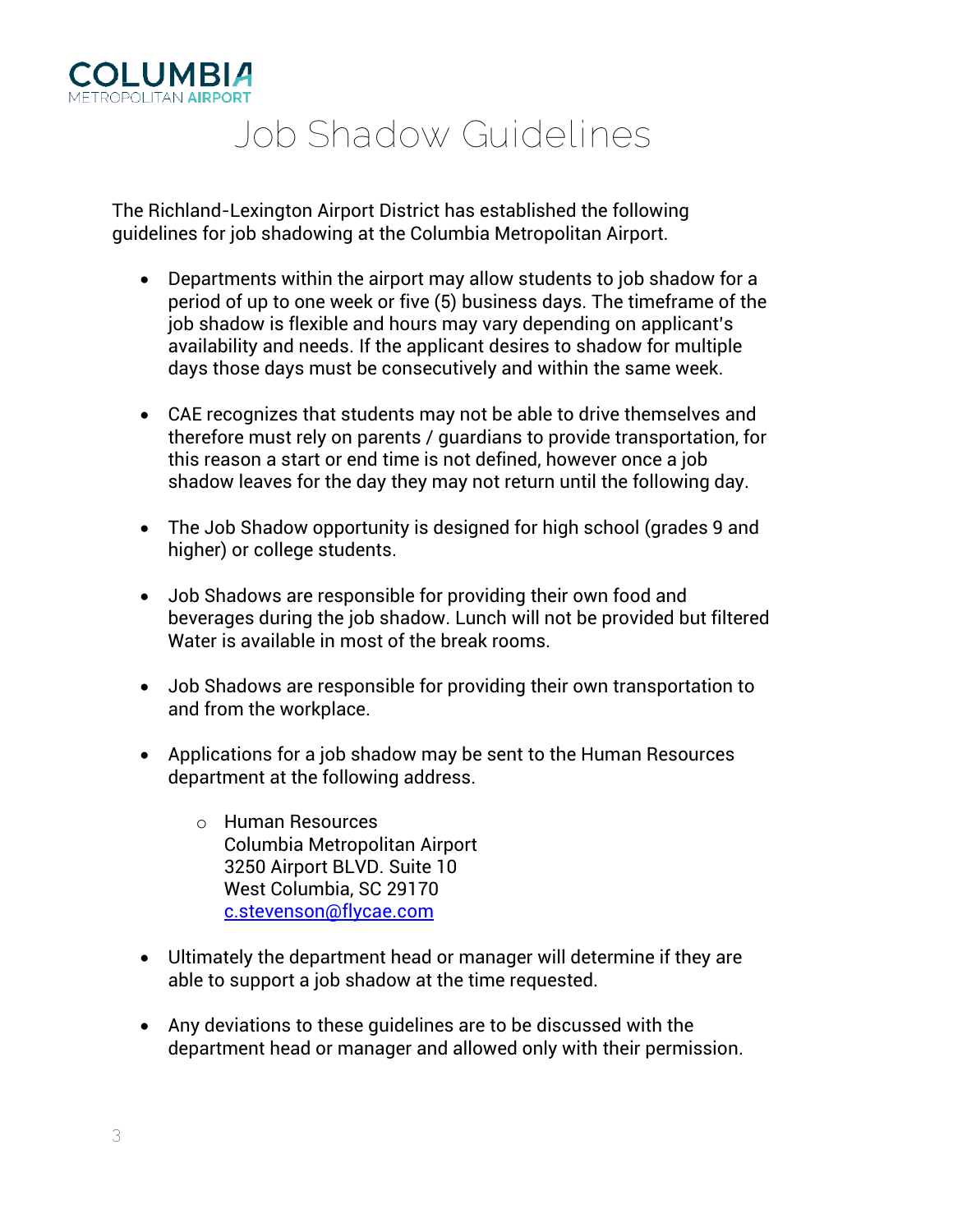

**Job Shadow Application**

| <b>Section 1: Applicant Information</b>                                                 |  |
|-----------------------------------------------------------------------------------------|--|
|                                                                                         |  |
|                                                                                         |  |
|                                                                                         |  |
|                                                                                         |  |
|                                                                                         |  |
| <b>Section 2: Host Information</b>                                                      |  |
| Columbia Metropolitan Airport<br>3250 Airport BLVD. Suite 10<br>West Columbia, SC 29170 |  |
|                                                                                         |  |
| <b>Section 3: Applicant Education:</b>                                                  |  |
|                                                                                         |  |
|                                                                                         |  |
|                                                                                         |  |
|                                                                                         |  |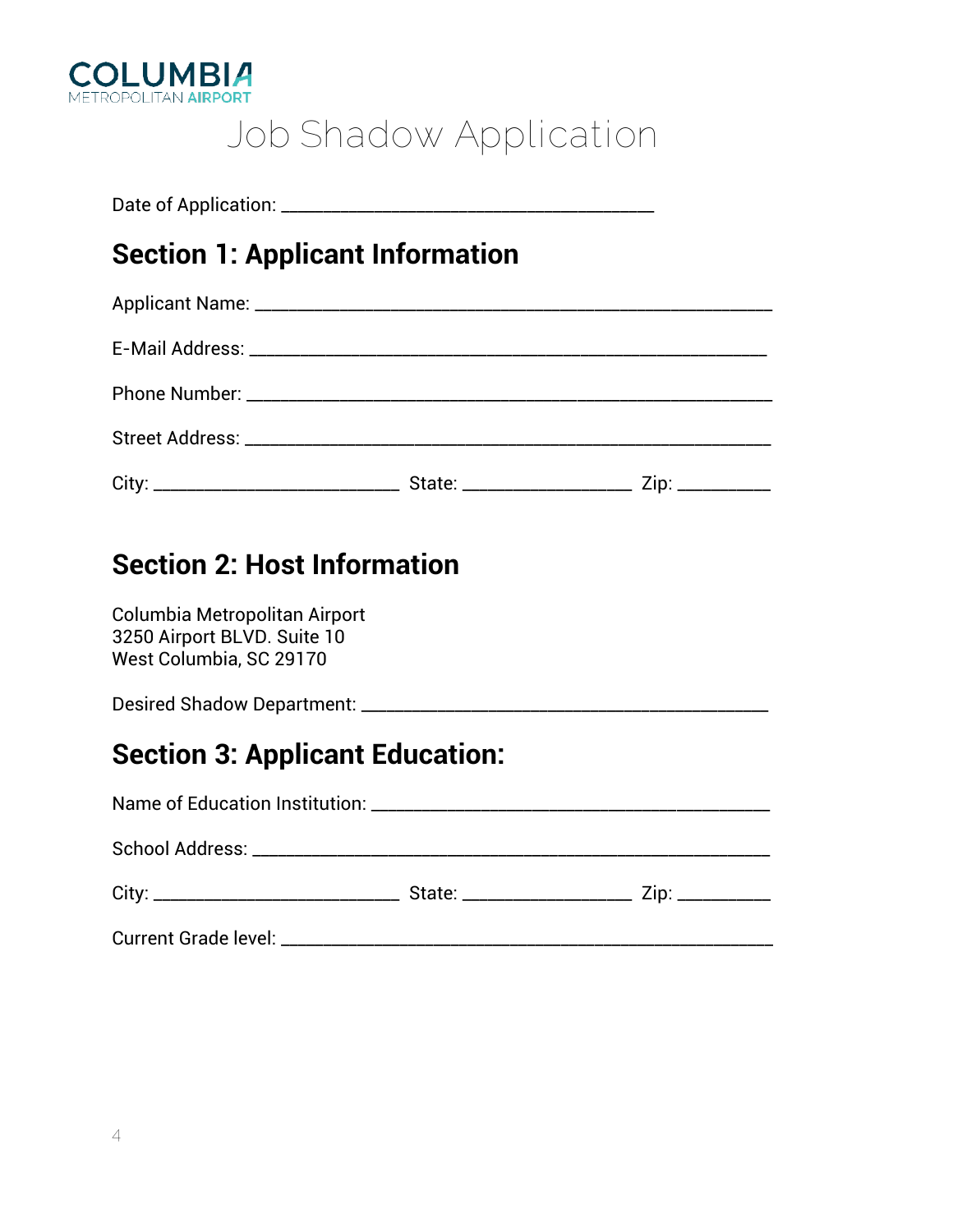

## **Section 4: Education Contact Information**

School Contact / Professor / Guidance Counselor:

| Position / Title: |  |  |
|-------------------|--|--|
| E-Mail:           |  |  |

## **Section 5:**

Briefly explain what the applicant desires to achieve or gain by shadowing the department listed above.

| Number of days you wish to Shadow the department: ______________________________ |
|----------------------------------------------------------------------------------|
|                                                                                  |
|                                                                                  |